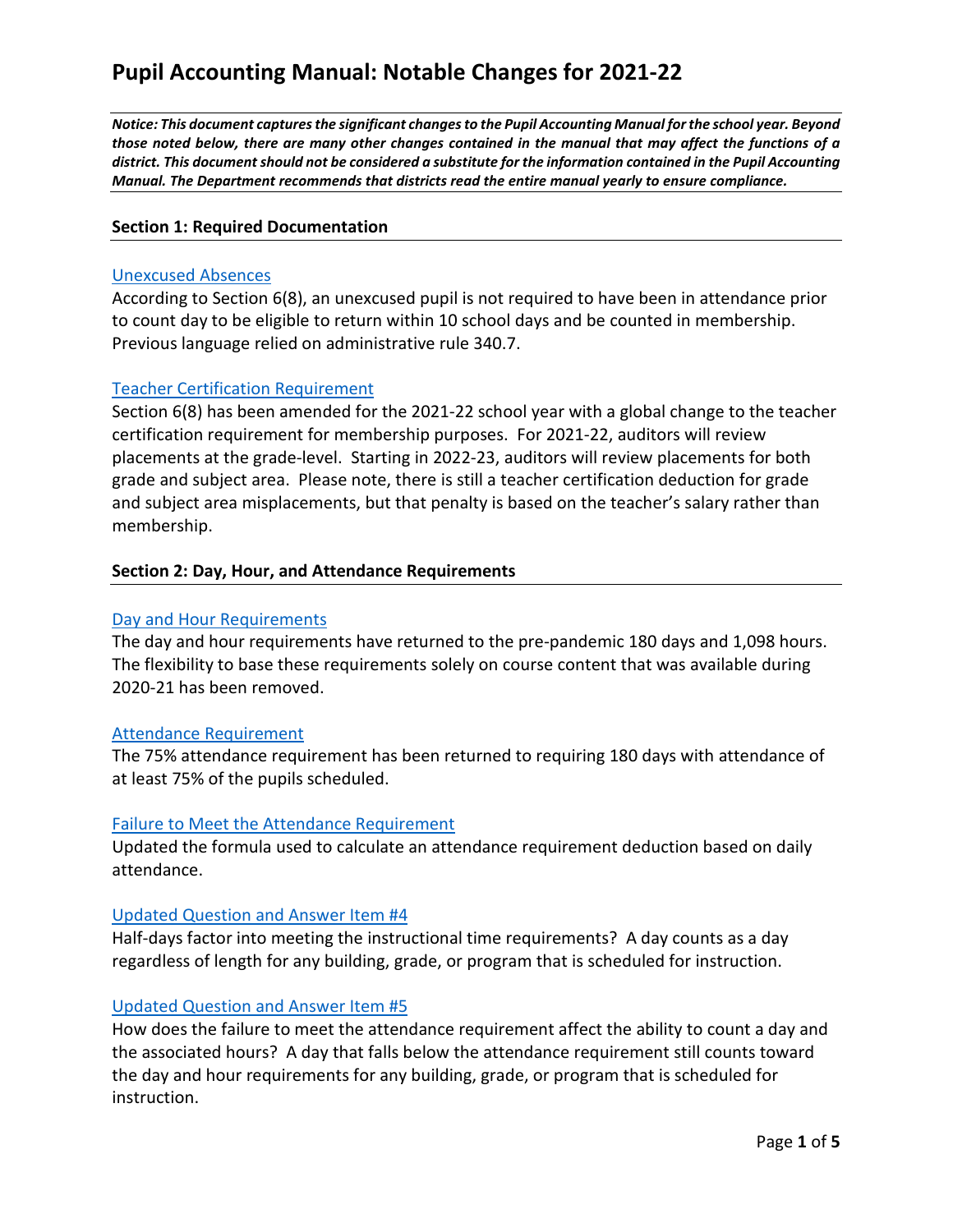# [Updated Question and Answer Item #6](https://www.michigan.gov/documents/mde/_____2021_22_Pupil_Accounting_Manual_735936_7.pdf#page=28)

Does a day where professional development is offered, as well as instruction, count as two days? No.

# [Updated Question and Answer Item #8](https://www.michigan.gov/documents/mde/_____2021_22_Pupil_Accounting_Manual_735936_7.pdf#page=28)

If a district has some grades scheduled for instruction, and meets the 75% requirement on that day, does the day count for all buildings, grades, and programs? No, the day and hours only count for the buildings, grades, and programs that are scheduled for instruction.

# **Section 3: Pupil Membership Requirements**

## [Teacher Certification Requirements](https://www.michigan.gov/documents/mde/_____2021_22_Pupil_Accounting_Manual_735936_7.pdf#page=36)

Referenced the September 2 memo on teacher certification.

# **Section 5-B: Cooperative Education Program**

# [Early Middle Colleges](https://www.michigan.gov/documents/mde/_____2021_22_Pupil_Accounting_Manual_735936_7.pdf#page=60)

Updated language to reflect OCTE's requirements for early middle colleges.

## **Section 5-C: Home-based**

## [Membership Requirement #4](https://www.michigan.gov/documents/mde/_____2021_22_Pupil_Accounting_Manual_735936_7.pdf#page=65)

Requirement has been updated to reflect that a pupil who has been expelled or suspended must have been in attendance during the school year prior to the expulsion or suspension to be eligible for membership.

# **Section 5-D: Homebound and Hospitalized**

#### [Membership Requirement #4](https://www.michigan.gov/documents/mde/_____2021_22_Pupil_Accounting_Manual_735936_7.pdf#page=69)

Requirement has been updated to differentiate the certification requirement for the homebound/hospitalized teacher versus the teacher of record for each course. A homebound/hospitalized teacher need only be appropriate for the pupil's grade-level. This teacher serves in addition to the teacher of record associated with each course who must be appropriate for the grade and subject area.

#### [Who can provide a certification statement denoting that H/H is necessary?](https://www.michigan.gov/documents/mde/_____2021_22_Pupil_Accounting_Manual_735936_7.pdf#page=70)

Clarified that a D.O., M.D., or physician assistant may provide a certification statement to a district prescribing homebound or hospitalized services.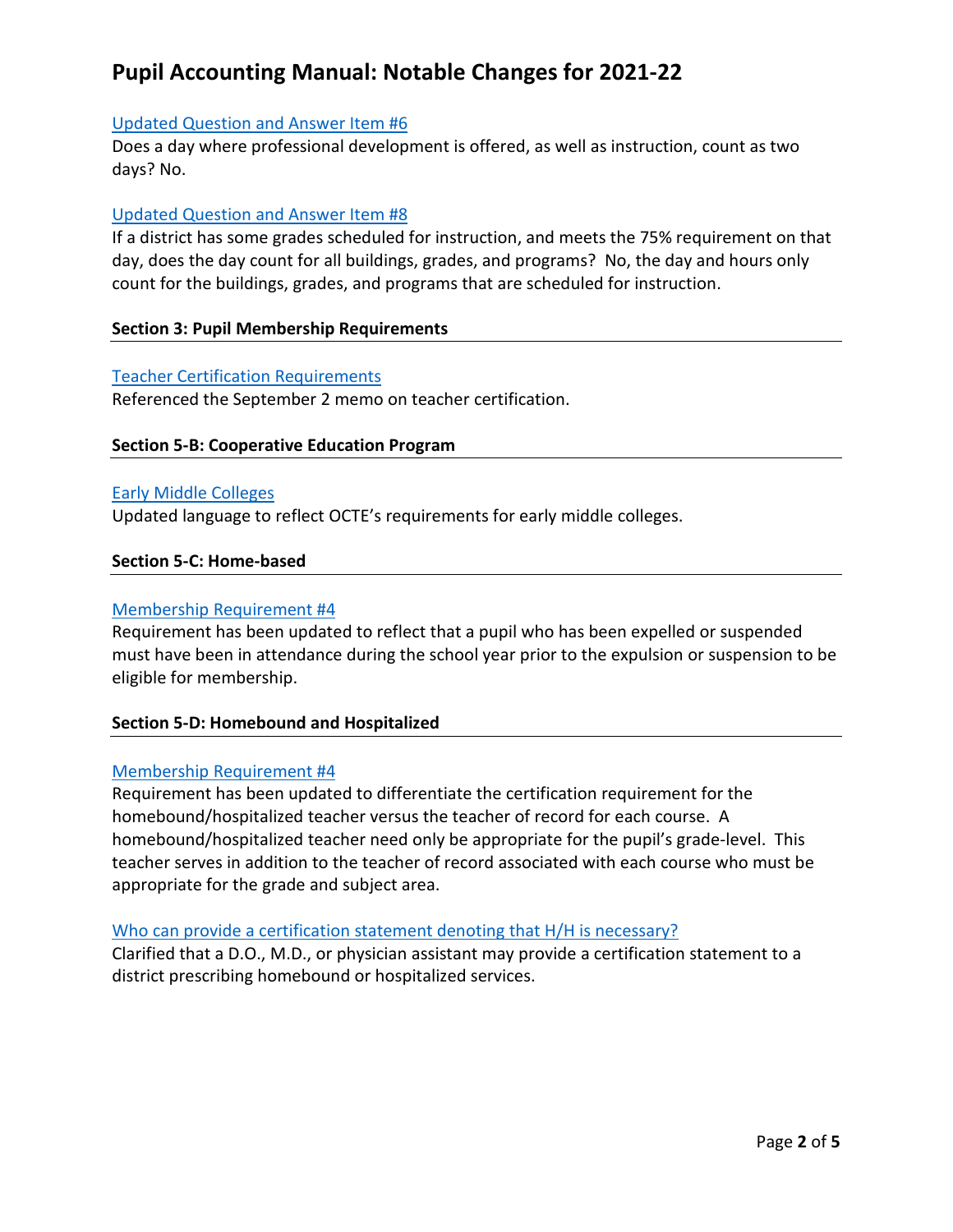## **Section 5-F: Part-Time Pupils**

## [Part-time versus Shared Time](https://www.michigan.gov/documents/mde/_____2021_22_Pupil_Accounting_Manual_735936_7.pdf#page=82)

Language added to emphasize that shared-time pupils are not part-time pupils under this section of the Pupil Accounting Manual.

#### **Section 5-G-B: Early Middle College Pupils**

#### [Amended Introduction](https://www.michigan.gov/documents/mde/_____2021_22_Pupil_Accounting_Manual_735936_7.pdf#page=90)

Language amended to emphasize the different types of early middle college programs as well as the expected outcomes and requirements.

#### [Membership Requirement #5](https://www.michigan.gov/documents/mde/_____2021_22_Pupil_Accounting_Manual_735936_7.pdf#page=90)

Amended language to clarify the MSDS coding requirement for EMC pupils.

#### [Membership Requirement #7](https://www.michigan.gov/documents/mde/_____2021_22_Pupil_Accounting_Manual_735936_7.pdf#page=90)

Amended language to clarify the final year math-related course requirement.

#### [Membership Requirement #10](https://www.michigan.gov/documents/mde/_____2021_22_Pupil_Accounting_Manual_735936_7.pdf#page=90)

Amended language to clarify the concurrent high school course requirement.

#### **Section 5-I: Sections 105 and 105c Schools of Choice**

## Schools of Choice [versus Shared Time](https://www.michigan.gov/documents/mde/_____2021_22_Pupil_Accounting_Manual_735936_7.pdf#page=99)

Language added to emphasize that shared-time pupils are not required to enroll through schools of choice as Section 166b allows shared-time pupils to enroll in districts other than the resident district.

#### **Section 5-N: Pupils with Suspensions and Expulsions**

#### [Membership Requirement #3](https://www.michigan.gov/documents/mde/_____2021_22_Pupil_Accounting_Manual_735936_7.pdf#page=116)

Added teacher certification language.

#### [Membership Requirement #4](https://www.michigan.gov/documents/mde/_____2021_22_Pupil_Accounting_Manual_735936_7.pdf#page=116)

Added language requiring instruction to be academic in nature and used for grade progression.

#### [Membership Requirement #5](https://www.michigan.gov/documents/mde/_____2021_22_Pupil_Accounting_Manual_735936_7.pdf#page=116)

Added language to clarify how attendance will be recorded for suspended or expelled pupils.

#### [45-day Requirement](https://www.michigan.gov/documents/mde/_____2021_22_Pupil_Accounting_Manual_735936_7.pdf#page=117)

Language added to denote that a pupil who is suspended or expelled during the school year, but had been in attendance prior to the suspension or expulsion, has 45-days to return to each scheduled class to be counted in membership.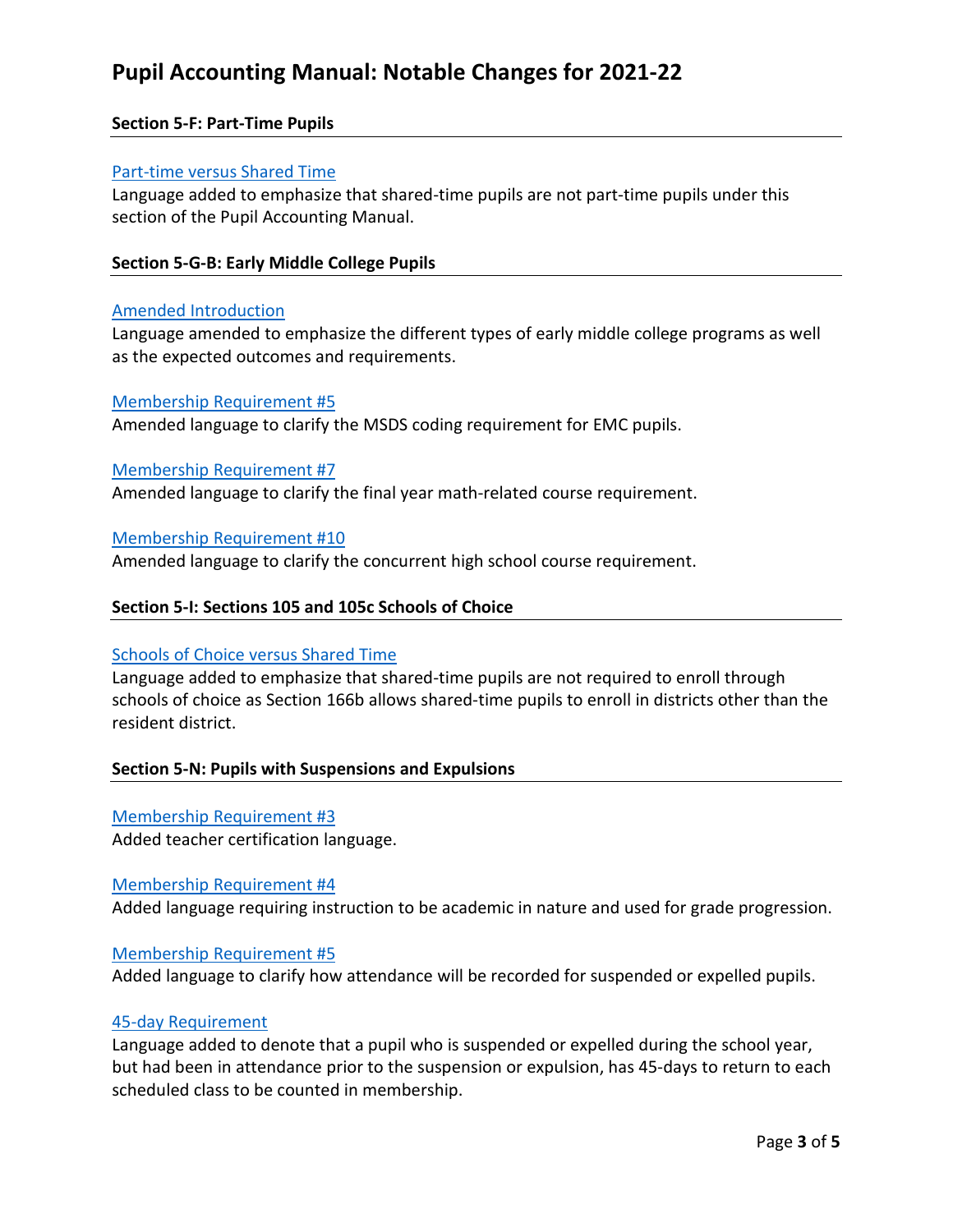# **Section 5-O-A: Distance Learning & Independent Studies**

# [Amended Introduction to Distance Learning](https://www.michigan.gov/documents/mde/_____2021_22_Pupil_Accounting_Manual_735936_7.pdf#page=122) Added language to define distance learning.

## [Hardware, Software, and Internet Access](https://www.michigan.gov/documents/mde/_____2021_22_Pupil_Accounting_Manual_735936_7.pdf#page=122)

Added language to bring distance learning into compliance with Bond v Ann Arbor with regard to the provision of technology to pupils.

## **Section 5-O-C: Cyber Schools**

## [Storage of Student Records](https://www.michigan.gov/documents/mde/_____2021_22_Pupil_Accounting_Manual_735936_7.pdf#page=131)

Added language pertaining to where student records are to be maintained.

#### [Retention of Two-Way Interaction Logs](https://www.michigan.gov/documents/mde/_____2021_22_Pupil_Accounting_Manual_735936_7.pdf#page=131)

Added language to specify that two-way interaction logs must be retained following the retention schedule for student records.

#### [Participation Record Audit](https://www.michigan.gov/documents/mde/_____2021_22_Pupil_Accounting_Manual_735936_7.pdf#page=133)

Added language notifying districts of the OAG requirement to retain participation records for audit purposes.

# **Section 5-O-D: Virtual Learning Options**

#### [Asynchronous, Synchronous, or Blended](https://www.michigan.gov/documents/mde/_____2021_22_Pupil_Accounting_Manual_735936_7.pdf#page=136)

Clarified that virtual learning under this section may occur through synchronous instruction, asynchronous instruction, or a blend of the two delivery formats.

#### [Reference to District Strategies for Continued Instruction Memo](https://www.michigan.gov/documents/mde/_____2021_22_Pupil_Accounting_Manual_735936_7.pdf#page=136)

Linked to September 2, 2021 memorandum where the department provides districts with multiple solutions to addressing quarantines and closures.

#### [Proration of Membership for Partial Satisfaction of the Participation Requirement](https://www.michigan.gov/documents/mde/_____2021_22_Pupil_Accounting_Manual_735936_7.pdf#page=137)

Updated proration language for partial satisfaction of the two-way requirement. Formula now considers the amount of membership claimed and prorates as a percentage, as well as provides a new formula for pupils who are not 100% virtual.

#### [Storage of Student Records](https://www.michigan.gov/documents/mde/_____2021_22_Pupil_Accounting_Manual_735936_7.pdf#page=138)

Added language pertaining to where student records are to be maintained.

#### [Retention of Two-Way Interaction Logs](https://www.michigan.gov/documents/mde/_____2021_22_Pupil_Accounting_Manual_735936_7.pdf#page=138)

Added language to specify that two-way interaction logs must be retained following the retention schedule for student records.